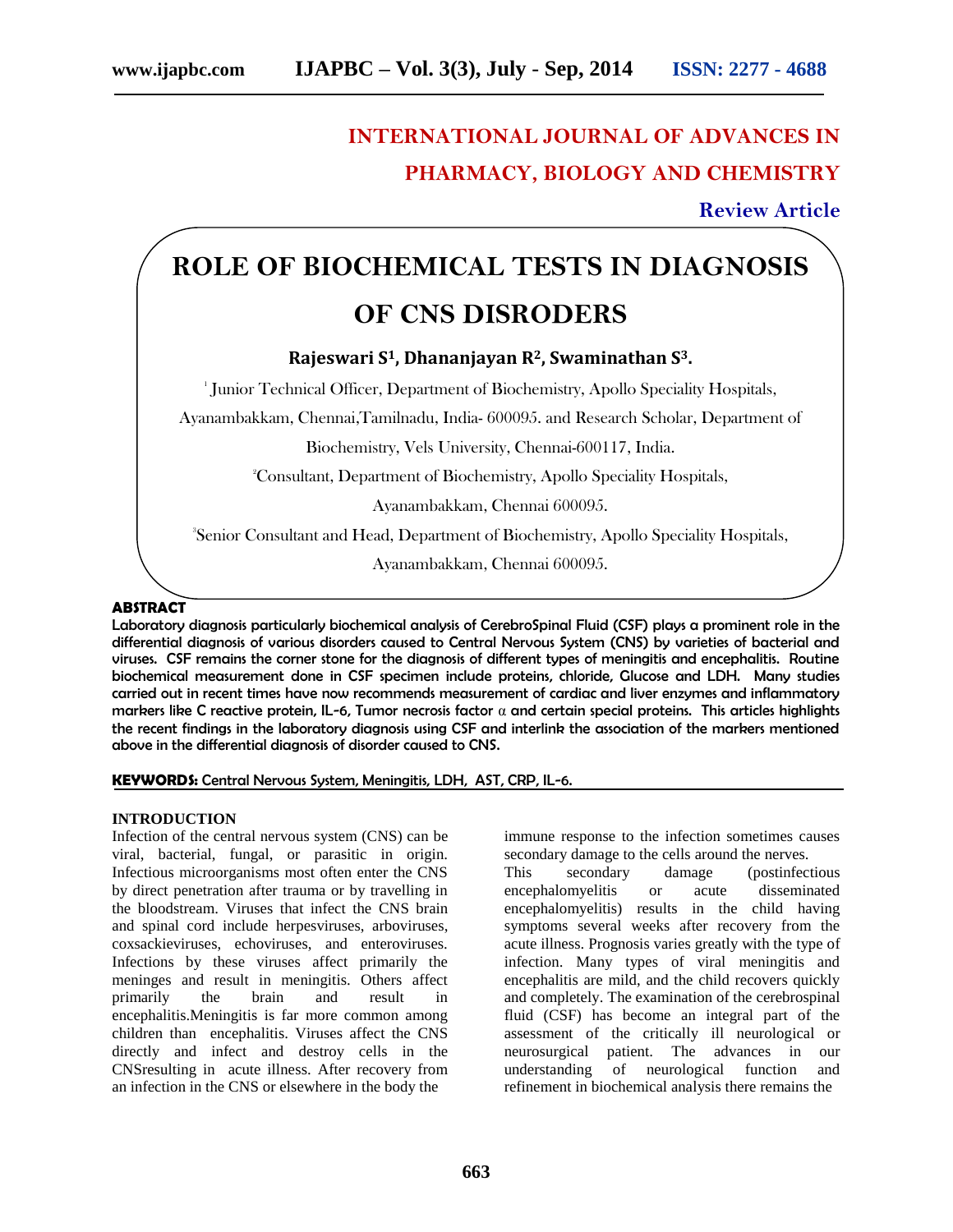possibility of the usefulness of CSFas diagnostic and prognostic markers in the future. New insights into the role of inflammation and the immune response in CNS infections have contributed to the development of new diagnostic strategies using markers of inflammation, and to the study of agents with focused immunomodulatory activity, which may lead to further adjunctive therapy in human disease.

# **REVIEW OF LITERATURE**

Differential diagnosis between post-neurosurgical bacterial meningitis (PNBM) and aseptic meningitis is difficult. CSF lactate assay is proposed as a useful PNBM marker and its level is increased in that condition and is a better predictive marker than CSF hypoglycorrhachia or pleocytosis.<sup>(1)</sup>Among analytes measured in CSF such as D & L lactate, IL-6, IL-8,erythorcytes, leucocytes and protein, only D lactate level was found to be an useful marker for the differential diagnosis of Bacterial Meningitis  $(BM)$ .<sup>(2)</sup>Homovanillic acid  $(HVA)$  was found to be significantly higher in neonatal patients compared to controls and HVA abnormalities were also observed in many neurological disorders.<sup>(3)</sup>

A significant increase in plasma Neruon-Specific Enolase (NSE) and S-100β protein levels were observed in spinal cord injuries. $^{(4)}$  The other diagnostically useful markers in CSF include 14-3-3, S-100β and NSE and elevated titers of these markers have been observed in neurodegenerative disorders. CSF analysis for 14-3-3, total tau and phosphorylated proteins using western blot technique in patients with various neurodegenerative disorders and in patients with Creutzfeldt-Jakob disease(CJD) showed positive 14-3-3 protein and elevated tau protein. A positive 14-3-3 protein band and increased t-tau proteins was noted in non-CJD group and alzheimer's type (DAT) and in patients with cerebral vascular disease in acute phase and the p-/ttau ratio was significantly higher in DAT patients compared to CJD patients. (5) Generally CSF collected from meningitis patients are slightly Xantochromic and turbid. In meningitis, CSF protein, cholesterol, phosphorus, potassium and activities of aspartate aminotransferase(AST), Lactate Dehydrogenase (LDH), Creatinine Kinase –Total (CK-T) and total cell count were significantly increased while glucose and pH showed decrease suggesting that BM may have profound effects on blood and CSF parameters.<sup>(6)</sup>

CSF cholesterol and triglycerides are very useful analytes in the diagnosis of TM, pyogenic meningitis, viral encephalitis (VE) and hydrocephalus.<sup> $(7)$ </sup> In acute cerebrovascular accidents and in seizures, elevation of creatinine kinase BB (CK-BB) isoenzymes were

observed leading to prolonged alteration of consciousness. CK-T BB isoenzymes were also found to be elevated in patients with CNS infection, acute demyelinating disease, certain drug overdose, head trauma and in certain complex migraine. $^{(8)}$ CK-BB immunoreactive isoenzymes were also significantly increased in new borns with neurologic disorders such as intra-ventricular hemorrhage, postasphyxial encephalopathy, CNS infections or persistent perventricular intra parenchymal echodensities than the normal new borns or those with sub arachnoid hemorrhage.<sup>(9)</sup> Further, significant elevation in CSF total CK activity was observed in children with BM compared to children with either aseptic meningitis or normal suggesting that CSF total CK activity could be used to differentiate between bacterial and viral meningitis in situations where routine CSF analysis for other analytes are inconclusive.(10)

Among CSF enzymes, AST, LDH and CK-T are useful in the diagnosis of VE, AST and CK-T for TM and the level of CK-T in TM was significantly lower than that of VE. The myocardial enzymes of patients with cerebral functional disorder were significantly higher than those of patients with normal cerebral function. CNS infection is associated with myocardial injury with increased serum myocardial enzyme levels and hence serum levels of such myocardial enzymes should be measured in such patients.<sup>(11)</sup> CSF levels of CK, ASTand LDH in VE patients are higher with a significant difference in CK-T and LDH and there was good correlation between CK-T, AST and LDH to the body temperature in VE children with pneumonia. In VE patients, CK-T, CK-MB, AST and LDH assays in CSF are used to diagnose myocardial injury in VE patients in the acute phase and convulsion will affect the level of the above enzymes.<sup>(12)</sup>

There was no significant differences in serum myocardial enzyme level between VE and TM. The CSF LDH level of TM group were prominently higher than those of VE. No correlations were found in CSF LDH level with serum myocardial enzyme level, with CSF leukocyte count and protein quantity. There is significant increase in the levels of serum myocardial enzyme and CSF LDH of adult patients with acute intracranial infection The levels of serum myocardial enzymes and CSF LDH is helpful for the diagnosis and the differential diagnosis of intracranial infection in early stage. $^{(13)}$ In earlier studies, the CSF LDH level of TM group were the highest, the purulent meningitis group were the next and VE showed the lowest. But significant differences between intracranial infection groups and normal control group were found. No correlations of CSF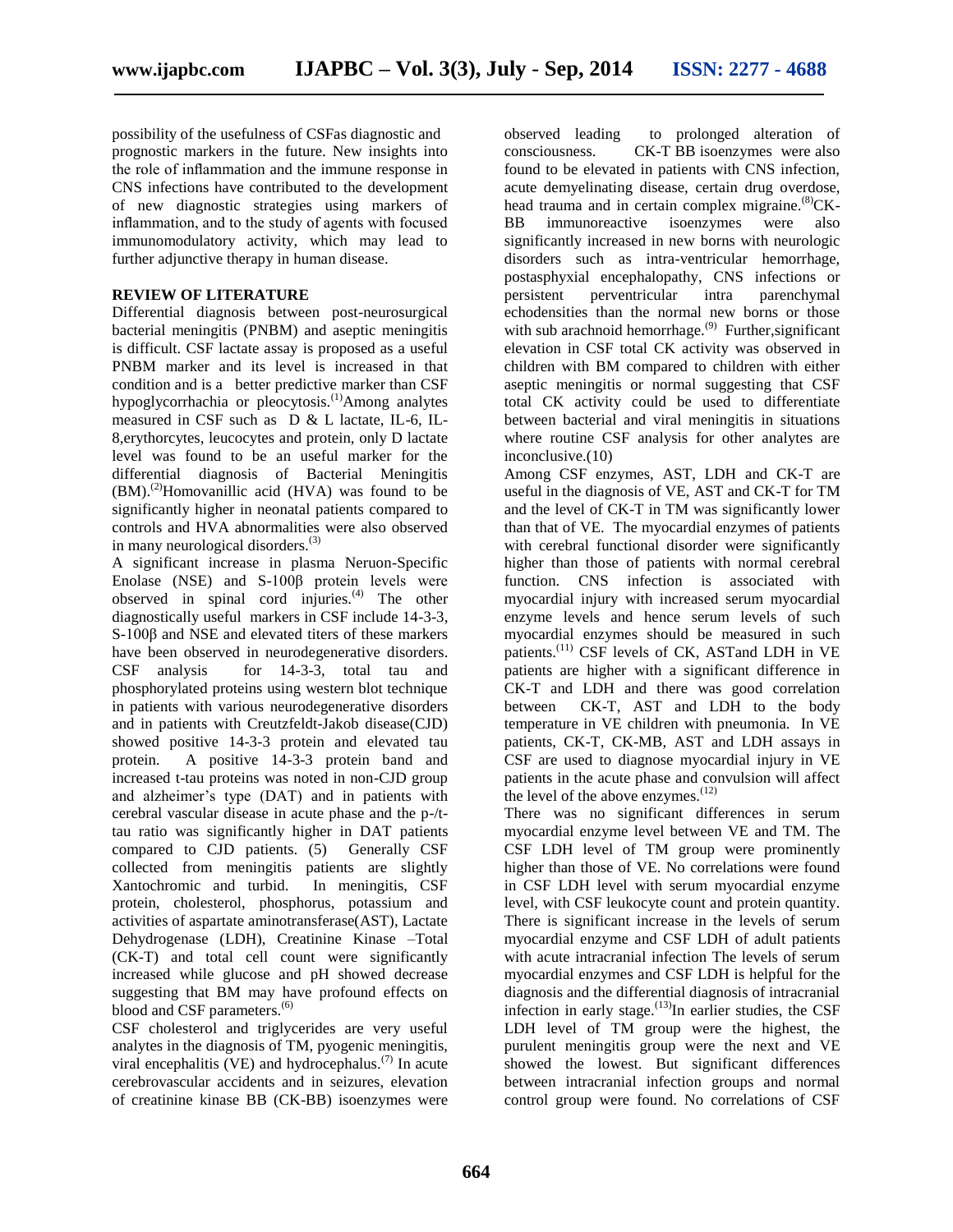LDH level with serum LDH were found. The CSF LDH level of adult patients with acute intracranial infection increases significantly and is a helpful parameter for the differential diagnosis of intracranial infection at early stage.<sup> $(14)$ </sup> LDH levels of the BM group was significantly higher than viral meningitis and there was no significant differences in serum LDH level among BM and viral meningitis. The CSF LDH level can be used for the differential diagnosis ofBM and viral meningitis.<sup>(15)</sup>

Low sodium and chloride levels were observed in adults with acute intracranial infection depending on the type of bacterial infection. Measurement of serum potassium, sodium and chloride will be useful in the diagnosis of intracranial infection. $(16)$  Adenosine Deaminase (ADA) activity in CSF of the TM is significantly higher than that of the purulent meningitis.The activities of AST and LDH in CSF of the tubercular and purulentmeningitis were higher than that of the viral meningitis. The level of total protein increased gently in viral meningitis, mildly in the TM and sharply in the purulent meningitis. CSF β2-microglobulin and C Reactive Protein (CRP) levels in CSF of the three meningitis were found to be increased. The activities of AST and LDH in CSF is helpful for the diagnosis of BM, while ADA activity and protein level are helpful in the differential diagnosis of  $TM$ .<sup>(17)</sup> CRP levels in serum and CSF of patients with purulent or TM were significantly higher thanviral meningitis. CRP level in serum was found to be significantly different between purulent and TM and hence CRP in serum and CSF is a better marker for the differential diagnosis of intralcranial infection.<sup>(18)</sup> Serum sodium and chloride in tuberculouscephalitis were found to be less than that of purulent cephalitis. Serum calcium in purulent cephalitis and tuberculouscephalitis were within the subnormal range. The urea nitrogen in purulent cephalitis were found to be higher than that of viral and tuberculous cephalitis.  $(19)$  The increase in serum tumor necrosis factor- $\alpha$  (TNF $\alpha$ ), IL-6 and tumor necrosis factor receptor 1(TNF-R1) levels were statistically significant at the onset of influenza virus-associated encephalopathy but the IL-6 level was found to be most useful for diagnosis. Serum IL-6 level may be the most useful indicator for the diagnosis and the clinical severity of influenza virus–associated encephalopathy.<sup>(20)</sup>

The levels of IL-6 and TNF $\alpha$  in the VE group were also higher than those of the control. No significant relationship was found between elevations of CSF IL-6 and TNFα levels and CSF leukocyte counts. The determination of CSF IL-6 and TNFα levels may be valuable in distinguishing purulent meningitis from viral meningitis and encephalitis. IL-6 and  $TNF\alpha$ may contribute to the pathophysiological mechanisms of acute infection of the CNS.<sup>(21)</sup>

Oxidative stress plays an important role in the pathogenesis of demyelinating diseases, especially in multiple sclerosis(MS). Lipophilic anti oxidants in blood may induce negative impact on bioenergetics leading to neurodegenerative disorders.<sup>(22)</sup>

### **CONCLUSION**

This review article has highlighted the various biochemical tests which are useful for the differential diagnosis of diseases caused to CNS by many types of infections by bacteria and viruses. While biochemical tests in CSF like glucose, total protein, LDH, AST, CK-total, cholesterol, triglycerides, electrolytes and phosphate will help to diagnose varieties of disorders associated with CNS, additional special tests like CRP, D-lactate, CK-BB, Adenosine deaminase, IL-6 , IL-8and special protein S100α, tau will help in all differential diagnosis of CNS disorders. This review article will be very useful for Neurologists and Clinical Biochemists to decide the appropriate biochemical tests based on clinical history.

Conflicts of Interest : The authors have no conflict of interest.

#### **REFERENCES**

- 1. [Maskin LP,](http://www.ncbi.nlm.nih.gov/pubmed?term=Maskin%20LP%5BAuthor%5D&cauthor=true&cauthor_uid=23810183) [Capparelli F,](http://www.ncbi.nlm.nih.gov/pubmed?term=Capparelli%20F%5BAuthor%5D&cauthor=true&cauthor_uid=23810183) [Mora A,](http://www.ncbi.nlm.nih.gov/pubmed?term=Mora%20A%5BAuthor%5D&cauthor=true&cauthor_uid=23810183) [Hlavnicka](http://www.ncbi.nlm.nih.gov/pubmed?term=Hlavnicka%20A%5BAuthor%5D&cauthor=true&cauthor_uid=23810183)  [A,](http://www.ncbi.nlm.nih.gov/pubmed?term=Hlavnicka%20A%5BAuthor%5D&cauthor=true&cauthor_uid=23810183) [Orellana N,](http://www.ncbi.nlm.nih.gov/pubmed?term=Orellana%20N%5BAuthor%5D&cauthor=true&cauthor_uid=23810183) [Díaz MF,](http://www.ncbi.nlm.nih.gov/pubmed?term=D%C3%ADaz%20MF%5BAuthor%5D&cauthor=true&cauthor_uid=23810183) [Wainsztein N,](http://www.ncbi.nlm.nih.gov/pubmed?term=Wainsztein%20N%5BAuthor%5D&cauthor=true&cauthor_uid=23810183) [Del](http://www.ncbi.nlm.nih.gov/pubmed?term=Del%20Castillo%20M%5BAuthor%5D&cauthor=true&cauthor_uid=23810183)  [Castillo M.](http://www.ncbi.nlm.nih.gov/pubmed?term=Del%20Castillo%20M%5BAuthor%5D&cauthor=true&cauthor_uid=23810183) [,ClinNeurolNeurosurg.](http://www.ncbi.nlm.nih.gov/pubmed/23810183) 2013, 115(9):1820-5.
- 2. [Chen Z,](http://www.ncbi.nlm.nih.gov/pubmed?term=Chen%20Z%5BAuthor%5D&cauthor=true&cauthor_uid=23810183) [Wang Y,](http://www.ncbi.nlm.nih.gov/pubmed?term=Wang%20Y%5BAuthor%5D&cauthor=true&cauthor_uid=23810183) [Zeng A,](http://www.ncbi.nlm.nih.gov/pubmed?term=Zeng%20A%5BAuthor%5D&cauthor=true&cauthor_uid=23810183) [Chen L,](http://www.ncbi.nlm.nih.gov/pubmed?term=Chen%20L%5BAuthor%5D&cauthor=true&cauthor_uid=23810183) [Wu R,](http://www.ncbi.nlm.nih.gov/pubmed?term=Wu%20R%5BAuthor%5D&cauthor=true&cauthor_uid=23810183) [Chen](http://www.ncbi.nlm.nih.gov/pubmed?term=Chen%20B%5BAuthor%5D&cauthor=true&cauthor_uid=23810183)  [B,](http://www.ncbi.nlm.nih.gov/pubmed?term=Chen%20B%5BAuthor%5D&cauthor=true&cauthor_uid=23810183) [Chen M,](http://www.ncbi.nlm.nih.gov/pubmed?term=Chen%20M%5BAuthor%5D&cauthor=true&cauthor_uid=23810183) [Bo J,](http://www.ncbi.nlm.nih.gov/pubmed?term=Bo%20J%5BAuthor%5D&cauthor=true&cauthor_uid=23810183) [Zhang H,](http://www.ncbi.nlm.nih.gov/pubmed?term=Zhang%20H%5BAuthor%5D&cauthor=true&cauthor_uid=23810183) [Peng Q,](http://www.ncbi.nlm.nih.gov/pubmed?term=Peng%20Q%5BAuthor%5D&cauthor=true&cauthor_uid=23810183) [Lu J,](http://www.ncbi.nlm.nih.gov/pubmed?term=Lu%20J%5BAuthor%5D&cauthor=true&cauthor_uid=23810183) [Meng](http://www.ncbi.nlm.nih.gov/pubmed?term=Meng%20QH%5BAuthor%5D&cauthor=true&cauthor_uid=23810183)  [QH.](http://www.ncbi.nlm.nih.gov/pubmed?term=Meng%20QH%5BAuthor%5D&cauthor=true&cauthor_uid=23810183) [,ClinChimActa.](http://www.ncbi.nlm.nih.gov/pubmed/22713513) 2012, 9;413(19-20):1512- 5.
- 3. [Molero-Luis M,](http://www.ncbi.nlm.nih.gov/pubmed?term=Molero-Luis%20M%5BAuthor%5D&cauthor=true&cauthor_uid=23810183) [Serrano M,](http://www.ncbi.nlm.nih.gov/pubmed?term=Serrano%20M%5BAuthor%5D&cauthor=true&cauthor_uid=23810183) [Ormazábal](http://www.ncbi.nlm.nih.gov/pubmed?term=Ormaz%C3%A1bal%20A%5BAuthor%5D&cauthor=true&cauthor_uid=23810183)  [A,](http://www.ncbi.nlm.nih.gov/pubmed?term=Ormaz%C3%A1bal%20A%5BAuthor%5D&cauthor=true&cauthor_uid=23810183) [Pérez-Dueñas B,](http://www.ncbi.nlm.nih.gov/pubmed?term=P%C3%A9rez-Due%C3%B1as%20B%5BAuthor%5D&cauthor=true&cauthor_uid=23810183) [García-Cazorla A,](http://www.ncbi.nlm.nih.gov/pubmed?term=Garc%C3%ADa-Cazorla%20A%5BAuthor%5D&cauthor=true&cauthor_uid=23810183) [Pons](http://www.ncbi.nlm.nih.gov/pubmed?term=Pons%20R%5BAuthor%5D&cauthor=true&cauthor_uid=23810183)  [R,](http://www.ncbi.nlm.nih.gov/pubmed?term=Pons%20R%5BAuthor%5D&cauthor=true&cauthor_uid=23810183) [Artuch R;](http://www.ncbi.nlm.nih.gov/pubmed?term=Artuch%20R%5BAuthor%5D&cauthor=true&cauthor_uid=23810183) [Neurotransmitter Working](http://www.ncbi.nlm.nih.gov/pubmed?term=Neurotransmitter%20Working%20Group%5BCorporate%20Author%5D)  [Group](http://www.ncbi.nlm.nih.gov/pubmed?term=Neurotransmitter%20Working%20Group%5BCorporate%20Author%5D)[.Homovanillic acid in cerebrospinal fluid](http://www.ncbi.nlm.nih.gov/pubmed/23480488)  [of 1388 children with neurological](http://www.ncbi.nlm.nih.gov/pubmed/23480488)  [disorders.Dev Med Child](http://www.ncbi.nlm.nih.gov/pubmed/23480488)  Neurol. 2013,55(6):559-66.
- 4. [Erşahın M,](http://www.ncbi.nlm.nih.gov/pubmed?term=Er%C5%9Fah%C4%B1n%20M%5BAuthor%5D&cauthor=true&cauthor_uid=23810183) [Toklu HZ,](http://www.ncbi.nlm.nih.gov/pubmed?term=Toklu%20HZ%5BAuthor%5D&cauthor=true&cauthor_uid=23810183) [Erzık C,](http://www.ncbi.nlm.nih.gov/pubmed?term=Erz%C4%B1k%20C%5BAuthor%5D&cauthor=true&cauthor_uid=23810183) [Akakin D,](http://www.ncbi.nlm.nih.gov/pubmed?term=Akakin%20D%5BAuthor%5D&cauthor=true&cauthor_uid=23810183) [Tetık](http://www.ncbi.nlm.nih.gov/pubmed?term=Tet%C4%B1k%20S%5BAuthor%5D&cauthor=true&cauthor_uid=23810183)  [S,](http://www.ncbi.nlm.nih.gov/pubmed?term=Tet%C4%B1k%20S%5BAuthor%5D&cauthor=true&cauthor_uid=23810183) [Sener G,](http://www.ncbi.nlm.nih.gov/pubmed?term=Sener%20G%5BAuthor%5D&cauthor=true&cauthor_uid=23810183) [Yeğen BC.](http://www.ncbi.nlm.nih.gov/pubmed?term=Ye%C4%9Fen%20BC%5BAuthor%5D&cauthor=true&cauthor_uid=23810183) [Ghrelin alleviates spinal](http://www.ncbi.nlm.nih.gov/pubmed/22194122)  [cord injury in rats via its anti-inflammatory](http://www.ncbi.nlm.nih.gov/pubmed/22194122)  [effects.Turk Neurosurg.](http://www.ncbi.nlm.nih.gov/pubmed/22194122) 2011, 21(4):599-605.
- 5. [Satoh K,](http://www.ncbi.nlm.nih.gov/pubmed?term=Satoh%20K%5BAuthor%5D&cauthor=true&cauthor_uid=23810183) [Shirabe S,](http://www.ncbi.nlm.nih.gov/pubmed?term=Shirabe%20S%5BAuthor%5D&cauthor=true&cauthor_uid=23810183) [Eguchi H,](http://www.ncbi.nlm.nih.gov/pubmed?term=Eguchi%20H%5BAuthor%5D&cauthor=true&cauthor_uid=23810183) [Tsujino](http://www.ncbi.nlm.nih.gov/pubmed?term=Tsujino%20A%5BAuthor%5D&cauthor=true&cauthor_uid=23810183)  [A,](http://www.ncbi.nlm.nih.gov/pubmed?term=Tsujino%20A%5BAuthor%5D&cauthor=true&cauthor_uid=23810183) [Eguchi K,](http://www.ncbi.nlm.nih.gov/pubmed?term=Eguchi%20K%5BAuthor%5D&cauthor=true&cauthor_uid=23810183) [Satoh A,](http://www.ncbi.nlm.nih.gov/pubmed?term=Satoh%20A%5BAuthor%5D&cauthor=true&cauthor_uid=23810183) [Tsujihata M,](http://www.ncbi.nlm.nih.gov/pubmed?term=Tsujihata%20M%5BAuthor%5D&cauthor=true&cauthor_uid=23810183) [Niwa](http://www.ncbi.nlm.nih.gov/pubmed?term=Niwa%20M%5BAuthor%5D&cauthor=true&cauthor_uid=23810183)  [M,](http://www.ncbi.nlm.nih.gov/pubmed?term=Niwa%20M%5BAuthor%5D&cauthor=true&cauthor_uid=23810183) [Katamine S,](http://www.ncbi.nlm.nih.gov/pubmed?term=Katamine%20S%5BAuthor%5D&cauthor=true&cauthor_uid=23810183) [Kurihara S,](http://www.ncbi.nlm.nih.gov/pubmed?term=Kurihara%20S%5BAuthor%5D&cauthor=true&cauthor_uid=23810183) [Matsuo H](http://www.ncbi.nlm.nih.gov/pubmed?term=Matsuo%20H%5BAuthor%5D&cauthor=true&cauthor_uid=23810183)[.14-3-3](http://www.ncbi.nlm.nih.gov/pubmed/16633900)  [protein, total tau and phosphorylated tau in](http://www.ncbi.nlm.nih.gov/pubmed/16633900)  [cerebrospinal fluid of patients with Creutzfeldt-](http://www.ncbi.nlm.nih.gov/pubmed/16633900)